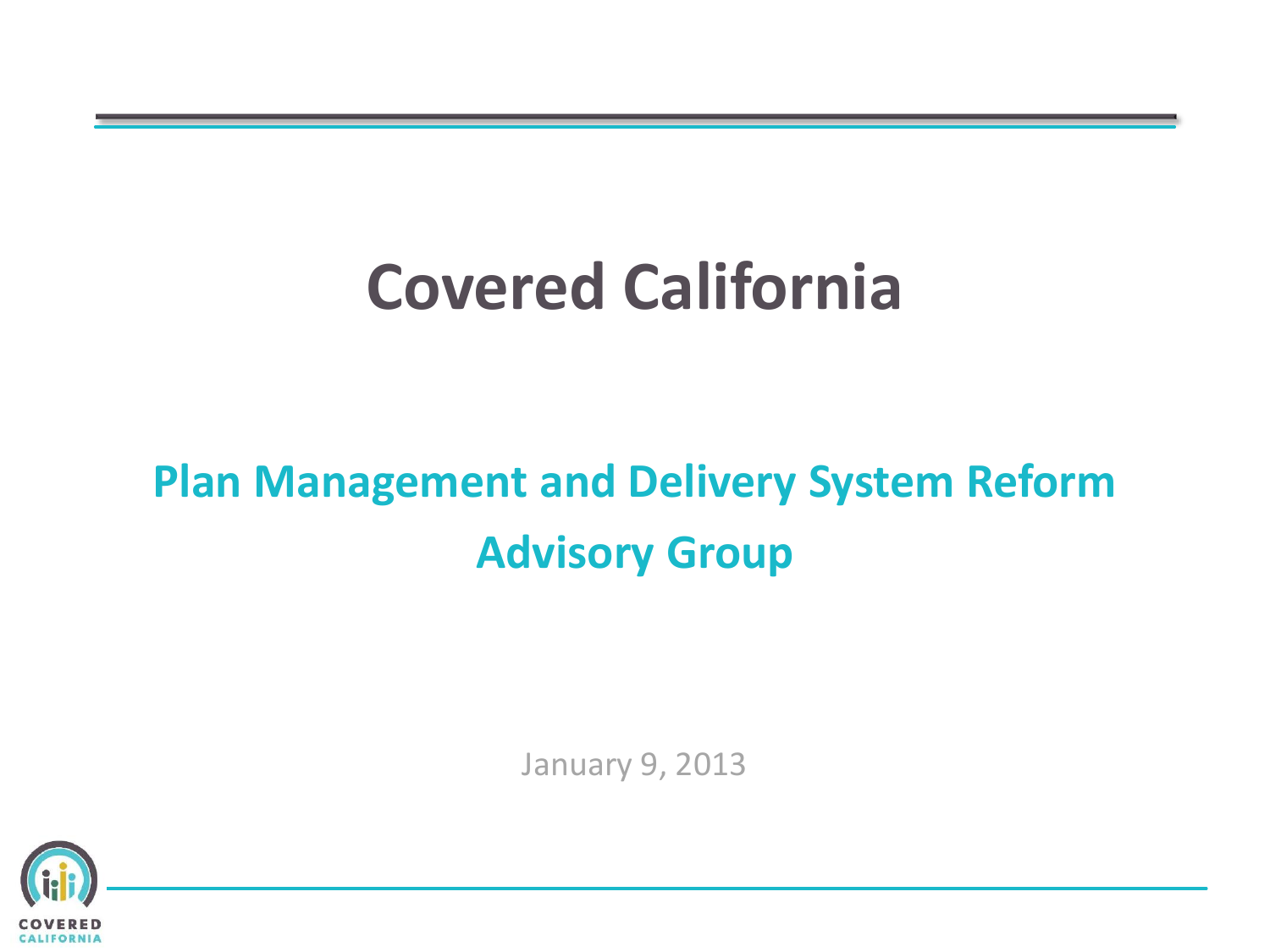### **Vision**

The vision of Covered California is to improve the health of all Californians by assuring their access to affordable, high quality care.

#### **Mission**

The mission of the Covered California is to increase the number of insured Californians, improve health care quality, lower costs, and reduce health disparities through an innovative, competitive marketplace that empowers consumers to choose the health plan and providers that give them the best value.

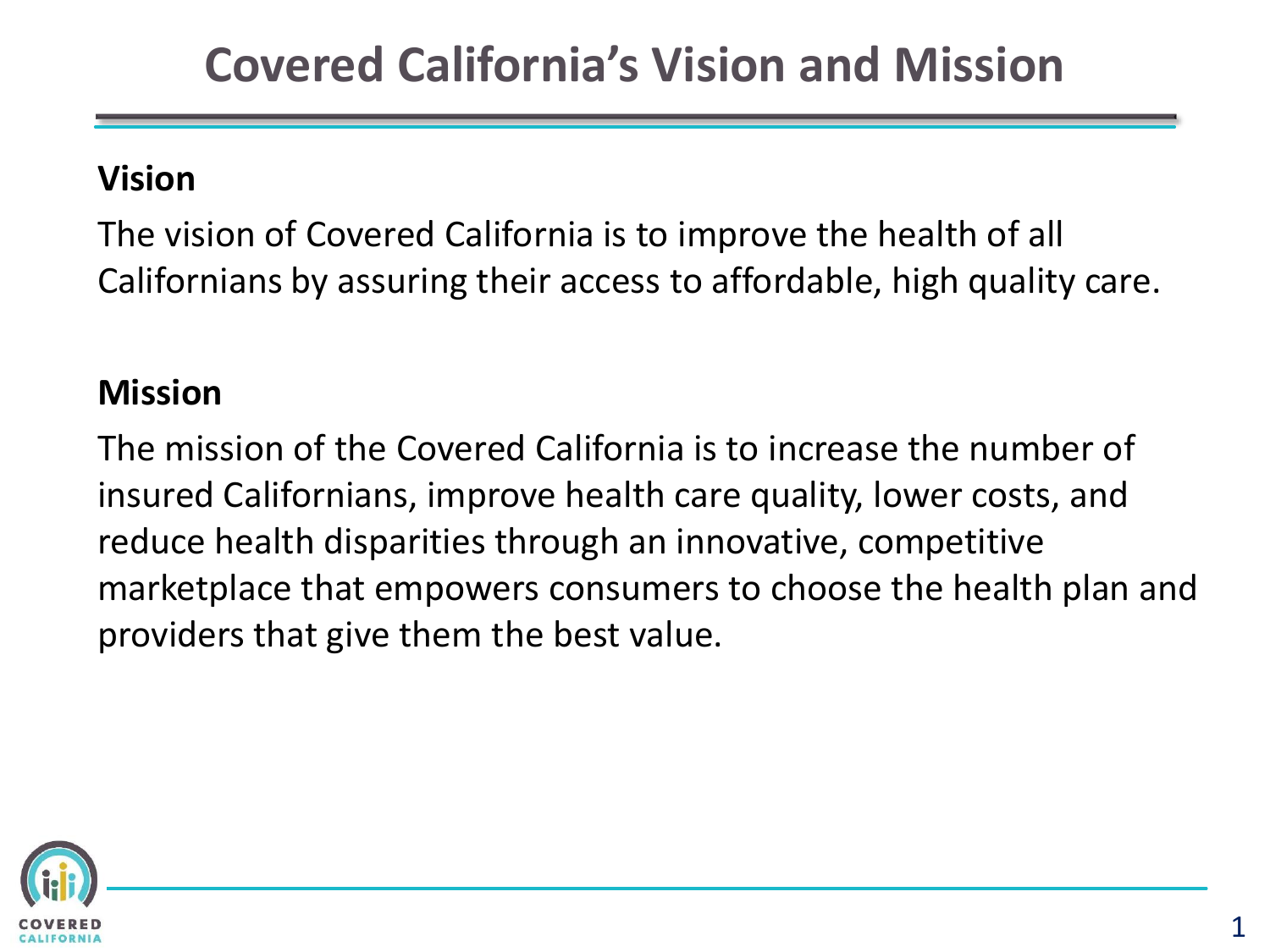#### **Consumer-focused**

At the center of the Exchange's efforts are the people it serves, including patients and their families, and small business owners and their employees. The Exchange will offer a consumerfriendly experience that is accessible to all Californians, recognizing the diverse cultural, language, economic, educational and health status needs of those we serve.

#### **Affordability**

The Exchange will provider affordable health insurance while assuring quality and access.

#### **Catalyst**

The Exchange will be a catalyst for change in California's health care system, using its market role to stimulate new strategies for providing high-quality, affordable health care, promoting prevention and wellness, and reducing health disparities**.**



#### **Integrity**

The Exchange will earn the public's trust through its commitment to accountability, responsiveness, transparency, speed, agility, reliability, and cooperation.

#### **Partnership**

The Exchange welcomes partnerships, and its efforts will be guided by working with consumers, providers, health plans, employers and other purchasers, government partners, and other stakeholders.

#### **Results**

The impact of the Exchange will be measured by its contributions to expanding coverage and access, improving health care quality, promoting better health and health equity, and lowering costs for all Californians.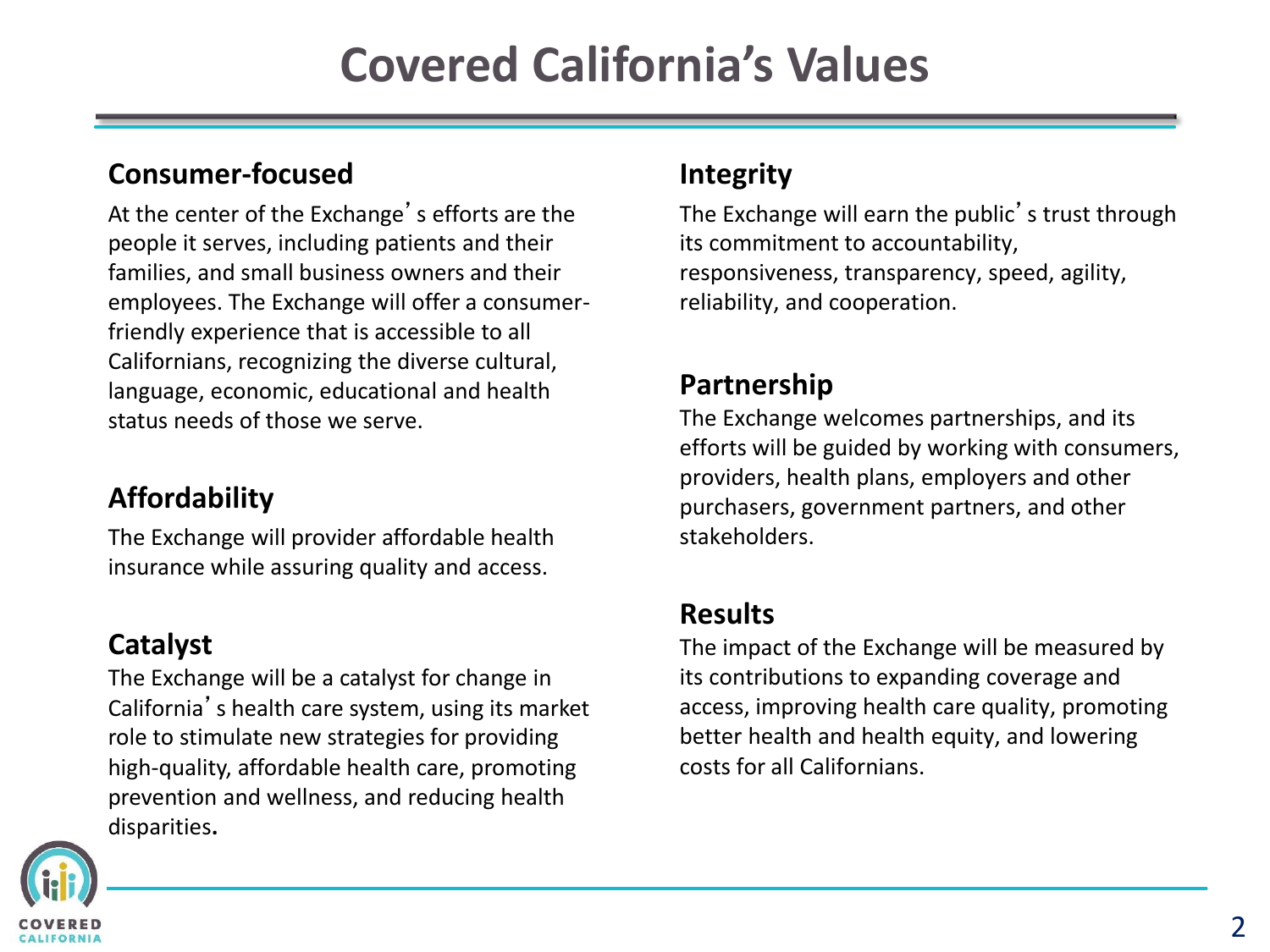### **Covered California Governance Independent Public Entity with Qualified Board**

**Diana Dooley**, Board Chair and Secretary of the California Health and Human Services Agency, which provides a range of health care services, social services, mental health services, alcohol and drug treatment services, income assistance and public health services to Californians

**Kim Belshé**, Senior Policy Advisor of the Public Policy Institute of California, former Secretary of California Health and Human Services Agency, and former Director of the California Department of Health Services

**Paul Fearer**, Senior Executive Vice President and Director of Human Resources of UnionBanCalCorporation and its primary subsidiary, Union Bank N.A., Board Chair of Pacific Business Group on Health, and former board chair of Pacific Health Advantage

**Robert Ross, M.D.**, President and Chief Executive Officer of The California Endowment, previous director of the San Diego County Health and Human Services Agency from 1993 to 2000, and previous Commissioner of Public Health for the City of Philadelphia from 1990 to 1993

**Susan Kennedy**, Nationally-recognized policy consultant, former Deputy Chief of Staff and Cabinet Secretary to Governor Gray Davis, former Chief of Staff to Governor Arnold Schwarzenegger, former Communications Director for U.S. Senator Dianne Feinstein, and former Executive Director of the California Democratic Party

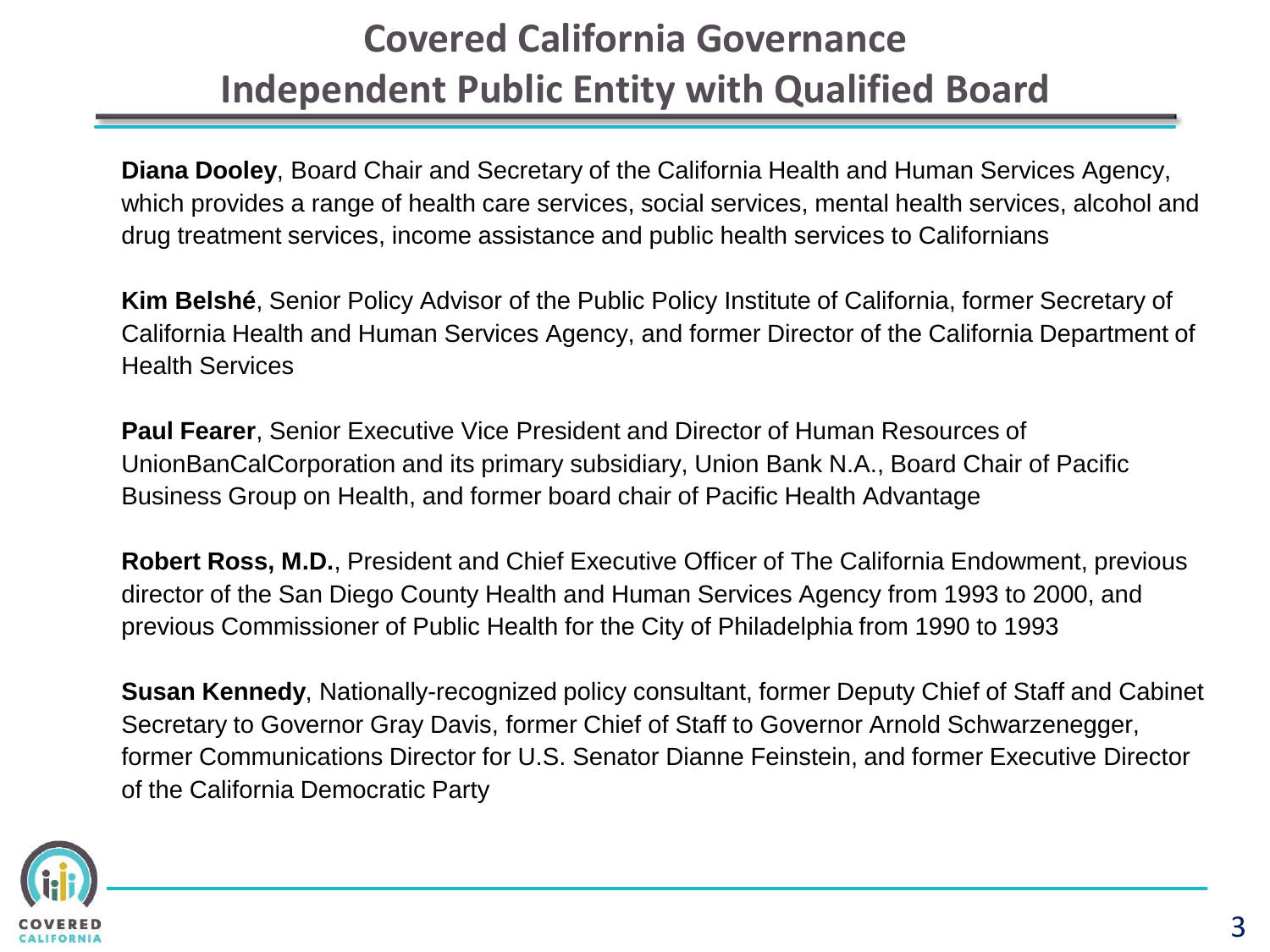## **Foundations of Covered California's Success**

### Affordable **Health Plans**

**Effective** Outreach and **Marketing** 

Smooth **Enrollment** 

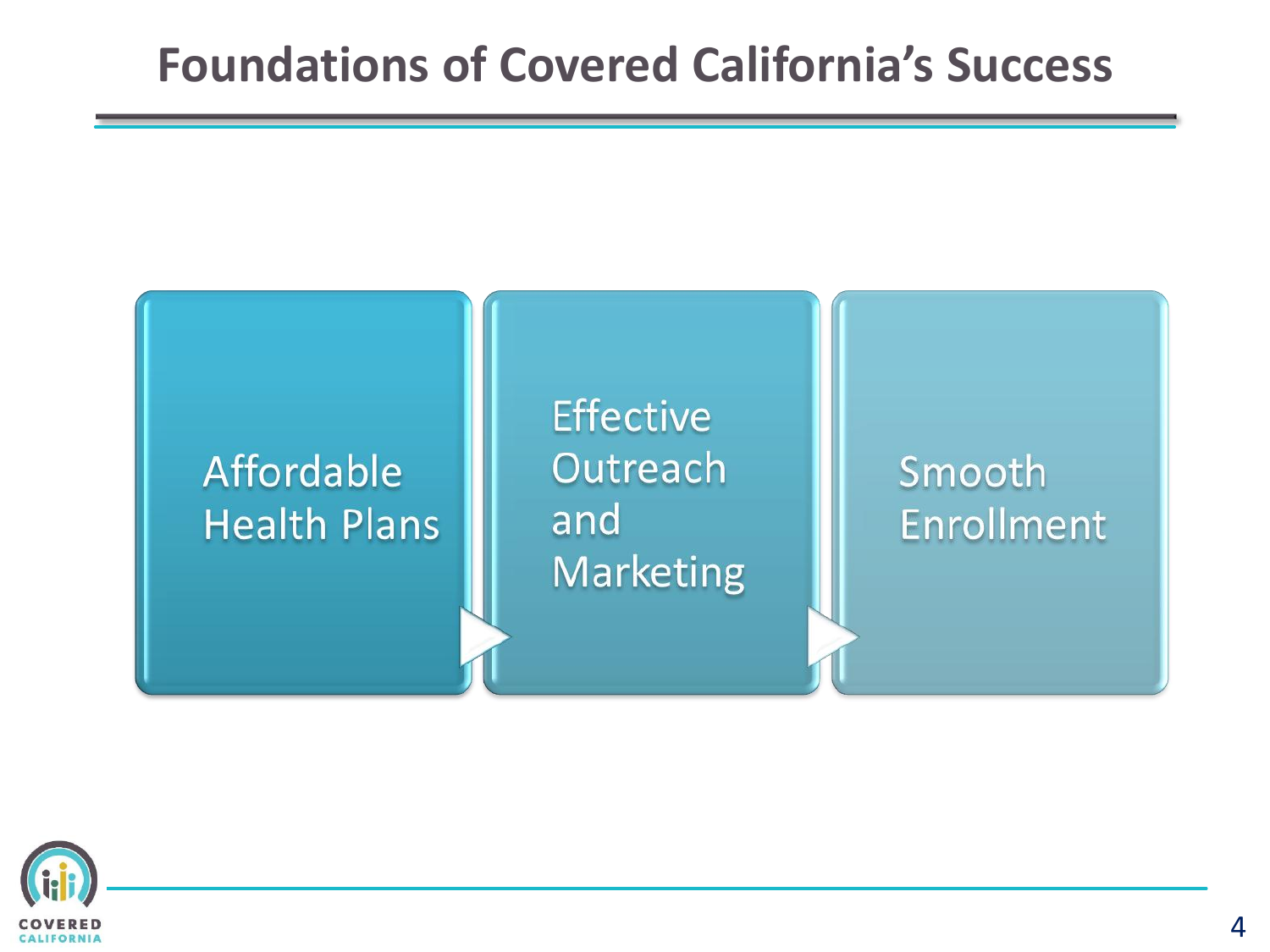## **Covered California's Milestones**



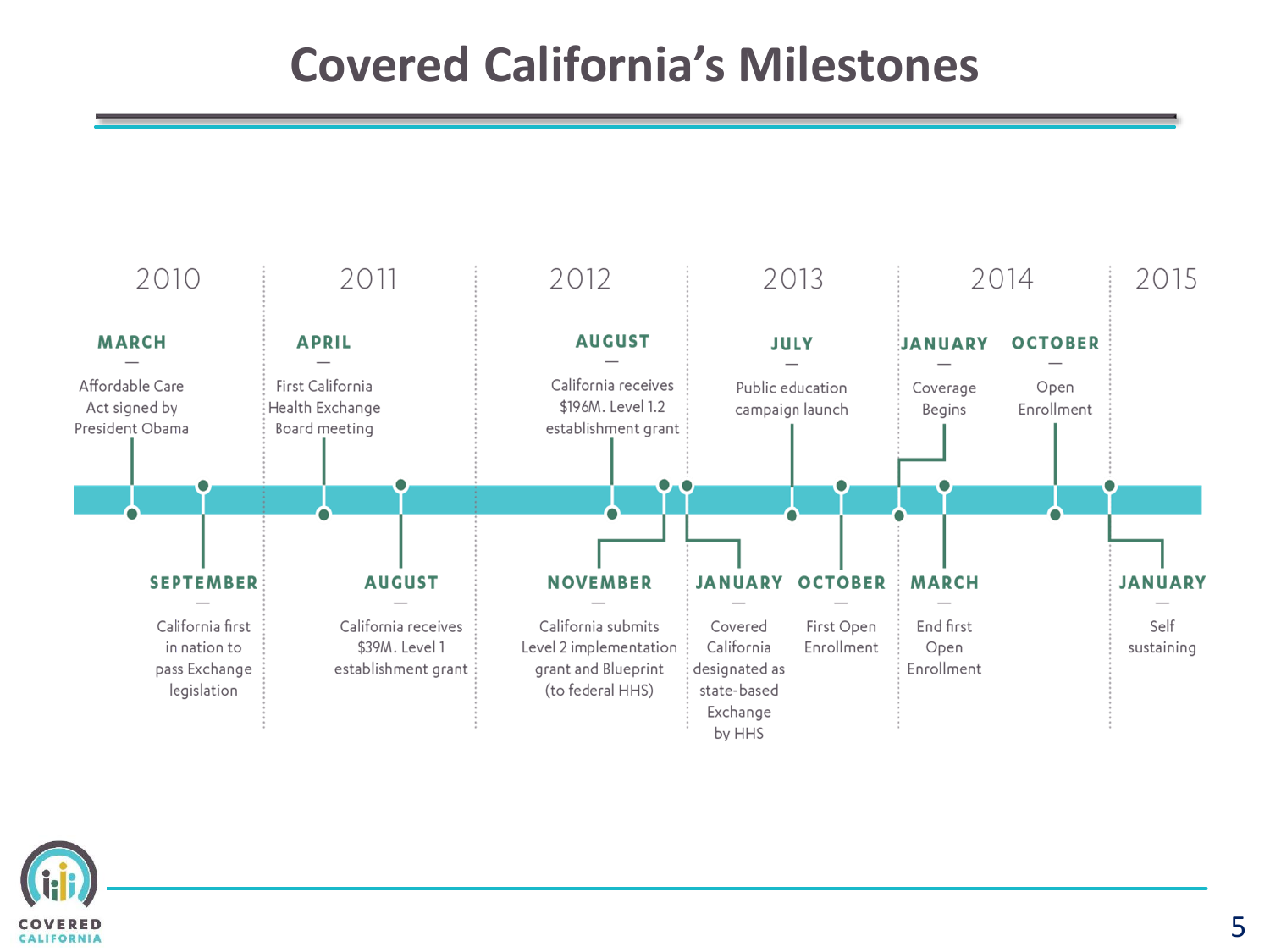## **Plan Management and Delivery System Reform Advisory Group Composition**

**Irma Cota** North County Health Service

**Jerry Fleming** Kaiser Permanente

**Brad Gilbert, MD** Inland Empire Health Plan

**Elizabeth Gilbertson** Unite Here Health

**Dana Goldman, Ph.D.** USC Leonard D. Schaeffer Center for Health Policy & Economics

**Shelley Horwitz** Bay Valley Medical Group **Abdul Kassir** Community Medical Centers

**Deborah Kelch** Kelch Policy Group

**Alana Ketchel** Pacific Business Group and Health

**Steven Larson, MD** Riverside Medical Clinic, California Medical Association

**Ruth Liu** Blue Shield of California

**Lynn Quincy** Consumers Union **Lisa A. Rubino** Western Region & Medicare Molina Healthcare, Inc.

**Victoria Sorlie-Aguilar, MD** California Academy of Family Physicians, National Hispanic Medical Association

**Valerie Yv. Woolsey** Bay Area Addiction Research and **Treatment** 

**Ellen Wu (Chair)** California Pan-Ethnic Health Network

**Board Participants Kim Belshé Paul Fearer**

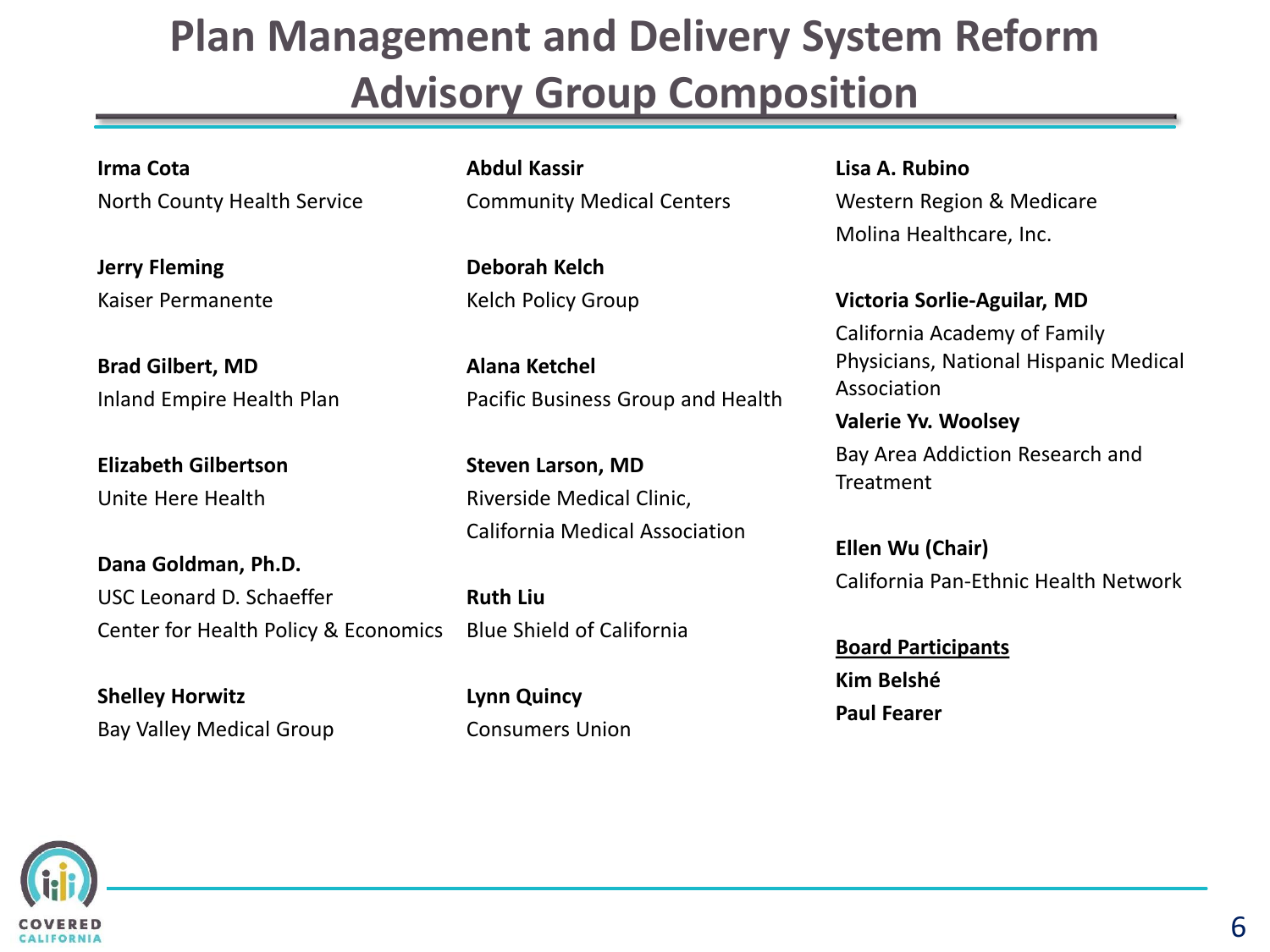## **Plan Management and Delivery System Reform Advisory Group Charter**

- **Purpose**: To provide advice and recommendations and serve as a sounding board to Covered California to assist in the continual refinement of policies and strategies.
- **Scope**: The provide input on qualified health plan contracting strategies<sup>\*</sup>, ongoing benefit design issues, and strategies to promote health care value and drive delivery system reform.
- **Structure:** Advisory Group members are selected for an initial two-year term and meet quarterly.

\*today's focus

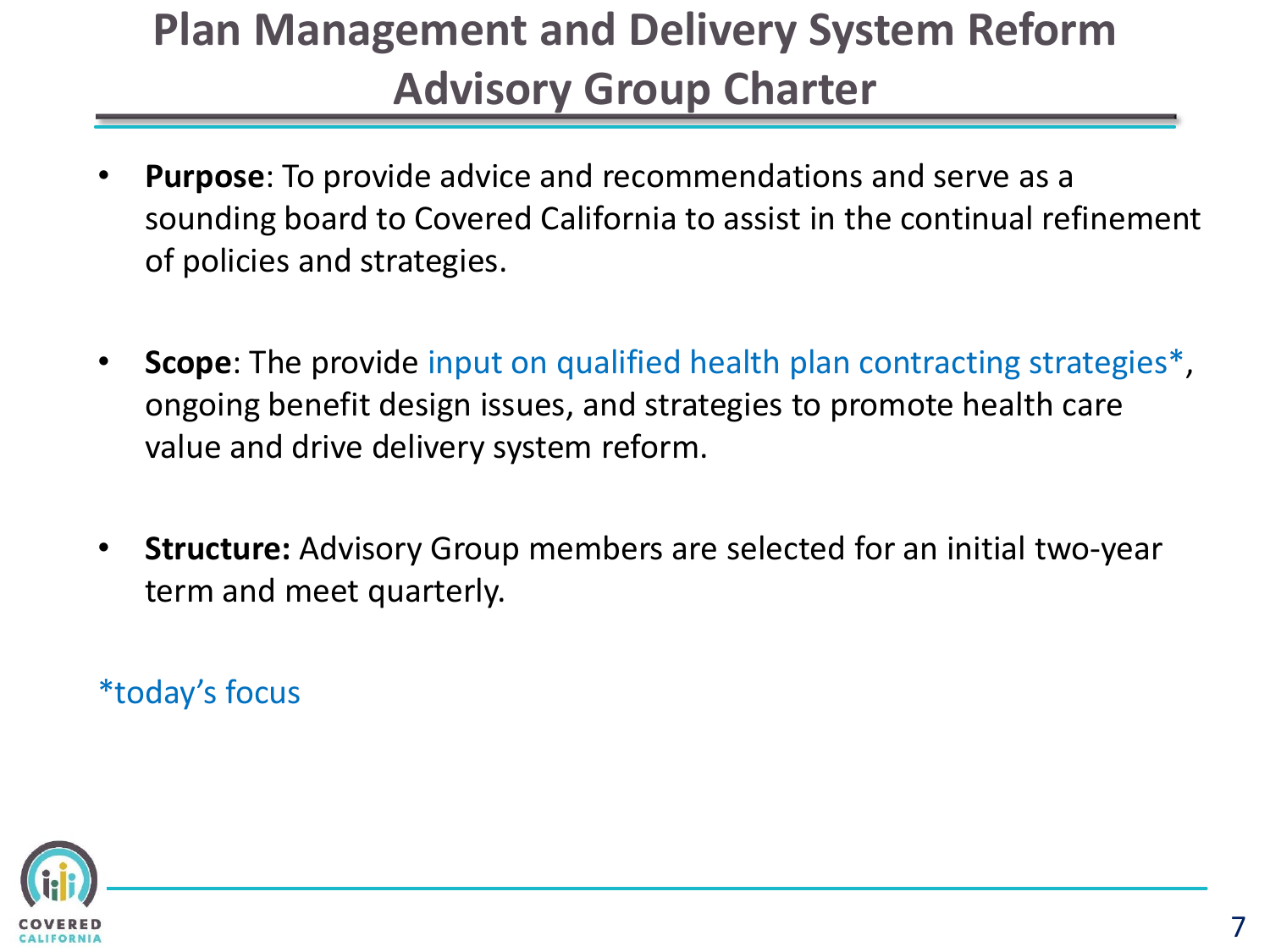## **Commitment to Transparency**

- We are very public:
	- Public Records Act: The Public has the right to inspect and/or obtain copies of public records maintained by Covered California.
	- Assume all emails will be in the LA Times
	- Meetings are public
	- Advisory group discussions individuals' comments will NOT be treated as "positions" of the organizations they represent, but press and the public will be at quarterly meetings
- Advisory Group members may be contacted by media organizations, but do not "represent" Covered California
- Covered California may informally reach out to some or all of the Advisory Group for input between meetings.

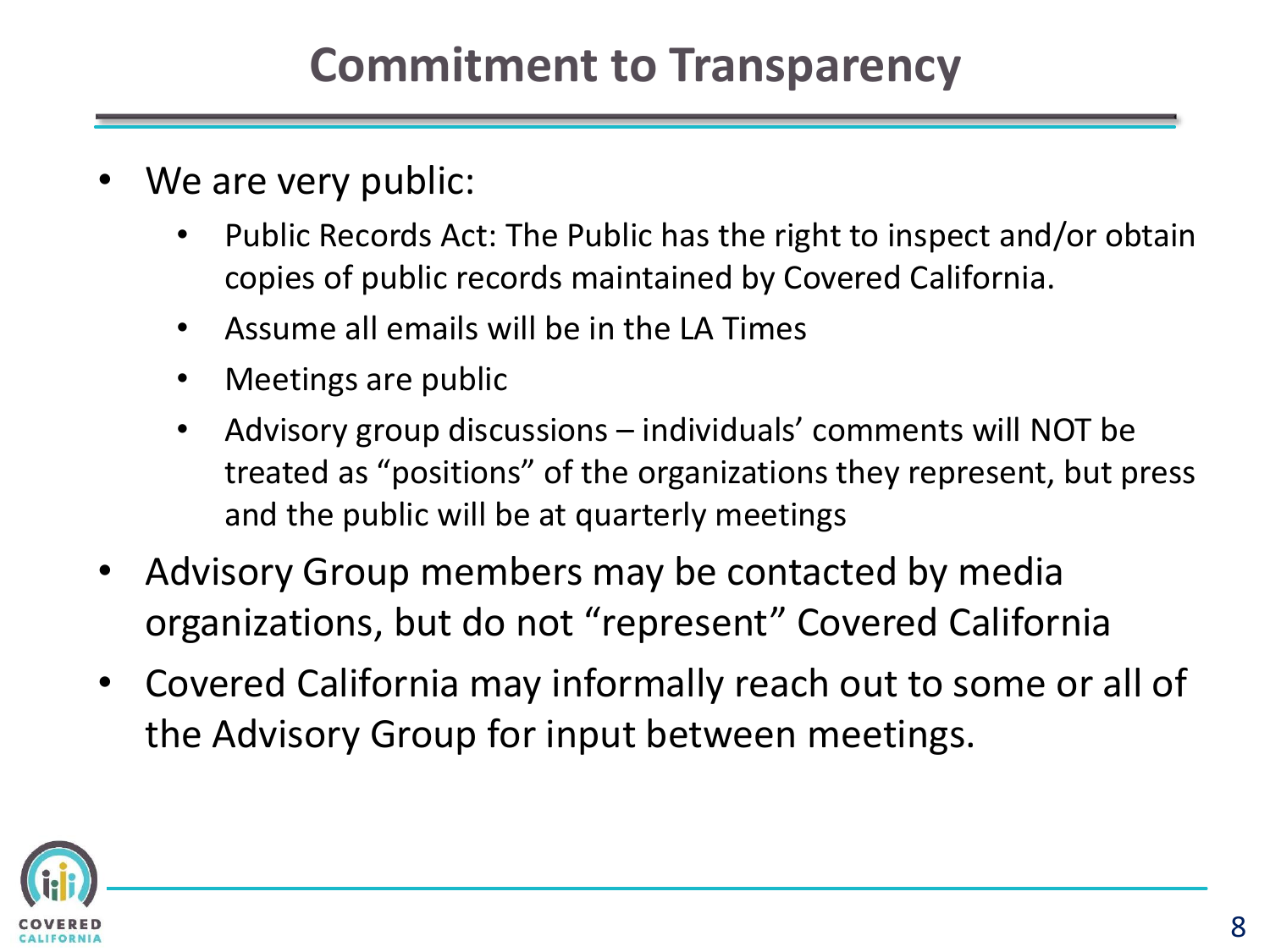## **Qualified Health Plan Timeline**

|  | <b>Activity</b>                                                                                                             | <b>Date</b>            |  |  |  |  |
|--|-----------------------------------------------------------------------------------------------------------------------------|------------------------|--|--|--|--|
|  | Plan Management and Delivery System Reform Advisory Group - Input                                                           | <b>January 9, 2013</b> |  |  |  |  |
|  | Phase one responses due from QHP bidders                                                                                    | January 15, 2013       |  |  |  |  |
|  | <b>Final model contract-posting</b>                                                                                         | January 17, 2013       |  |  |  |  |
|  | Essential Community Provider Network maps and lists due to Exchange-phase 1a                                                | February 15, 2013      |  |  |  |  |
|  | Provider networks to regulators-phase 2                                                                                     | February 28, 2013      |  |  |  |  |
|  | Solicitation phase 3-due (bids including premium rates)                                                                     | March 31, 2013         |  |  |  |  |
|  | <b>Evaluation/negotiation period</b>                                                                                        | April 1-May 15, 2013   |  |  |  |  |
|  | Tentative certification notices sent to bidders contingent on Regulator Rate Review and<br><b>QHP Contract Negotiations</b> | May 15, 2013           |  |  |  |  |
|  | Rate filing with regulators for selected QHP's (rates will become public)                                                   | May 15, 2013           |  |  |  |  |
|  | <b>Contract-negotiation completed by May 15, 2013</b>                                                                       | May 15, 2013           |  |  |  |  |
|  | Rate review by regulators                                                                                                   | May 15-June 30, 2013   |  |  |  |  |
|  | Plan administration manual (version 1)- released                                                                            | May 30, 2013           |  |  |  |  |
|  | <b>Model contract-final executed</b>                                                                                        | June 30, 2013          |  |  |  |  |
|  | <b>QHPs loaded into CalHEERS</b>                                                                                            | July 1, 2013           |  |  |  |  |
|  |                                                                                                                             |                        |  |  |  |  |

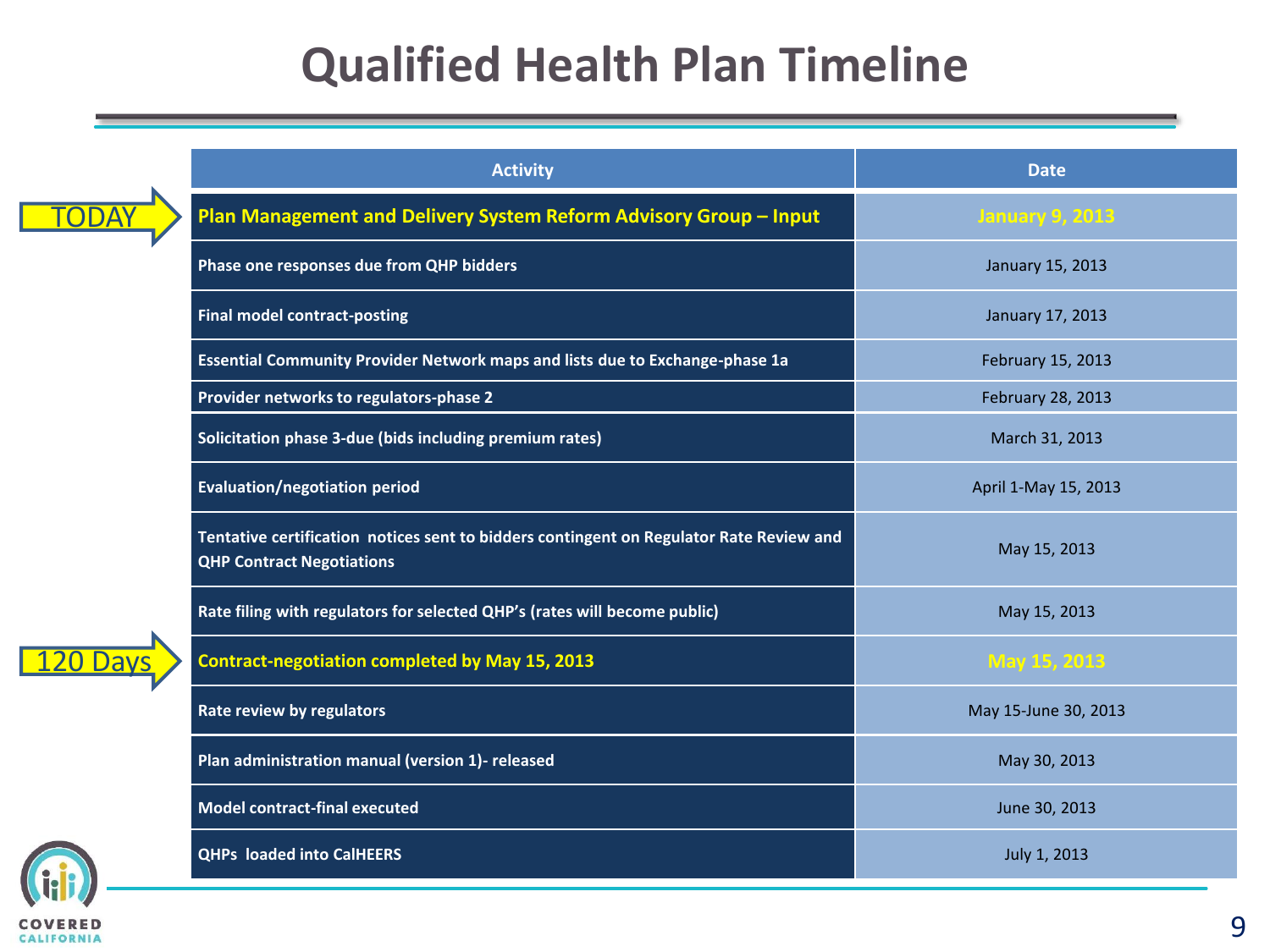## **Delivering on Covered California's Mission**

#### **Transforming the individual and small employer market place**

- Fully embraced the Affordable Care Act and California Affordable Care Act
- Be leading exchange in country
- Broad participation of all types of Qualified Health Plans

#### **Constructive partnership with Qualified Health Plans**

- Seek multi-year collaboration to build a better system
- Maximize funds going to health care

#### **Clear consumer protections**

- Access standards for getting Primary Care assignment and annual wellness visit
- Protection for hidden "non-participating" provider member only pays standard copayment
- Live telephone support in English and Spanish
- Native American <300% FPL have no costs (either premium or copayment)

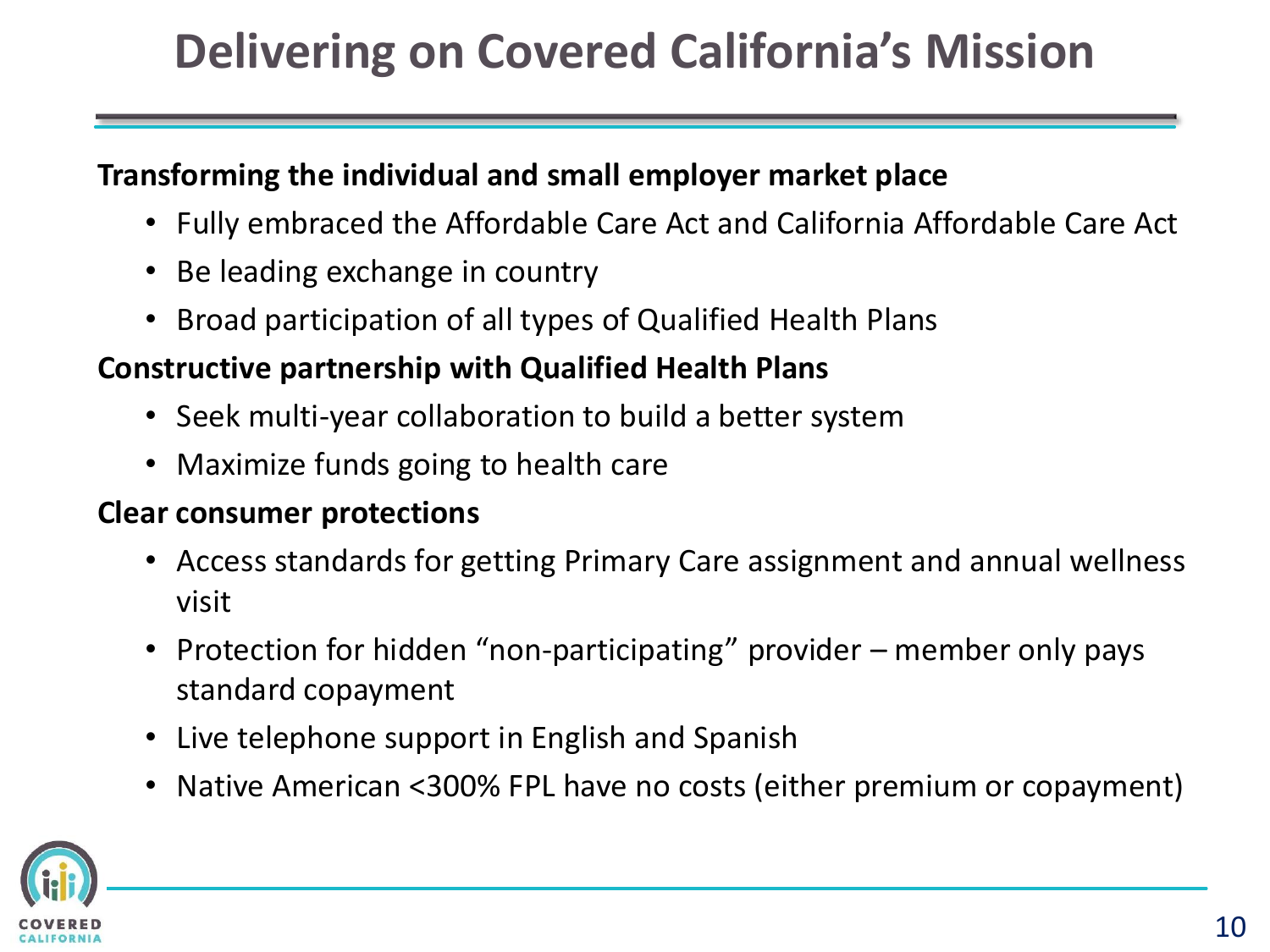## **Delivering on Covered California's Mission**

#### **Continually improve quality of care and access to care**

- Expect and reward continuous improvement with penalties for substandard performance
- Collaborate with like-minded organizations to support delivery system reform

#### **Transparency and meaningful reporting**

- Full disclosure of financials and plan performance to Covered California
- Meaningful dashboards that produce actionable insights

### *Advisory Group Input:*

• *What other areas need focus?* 

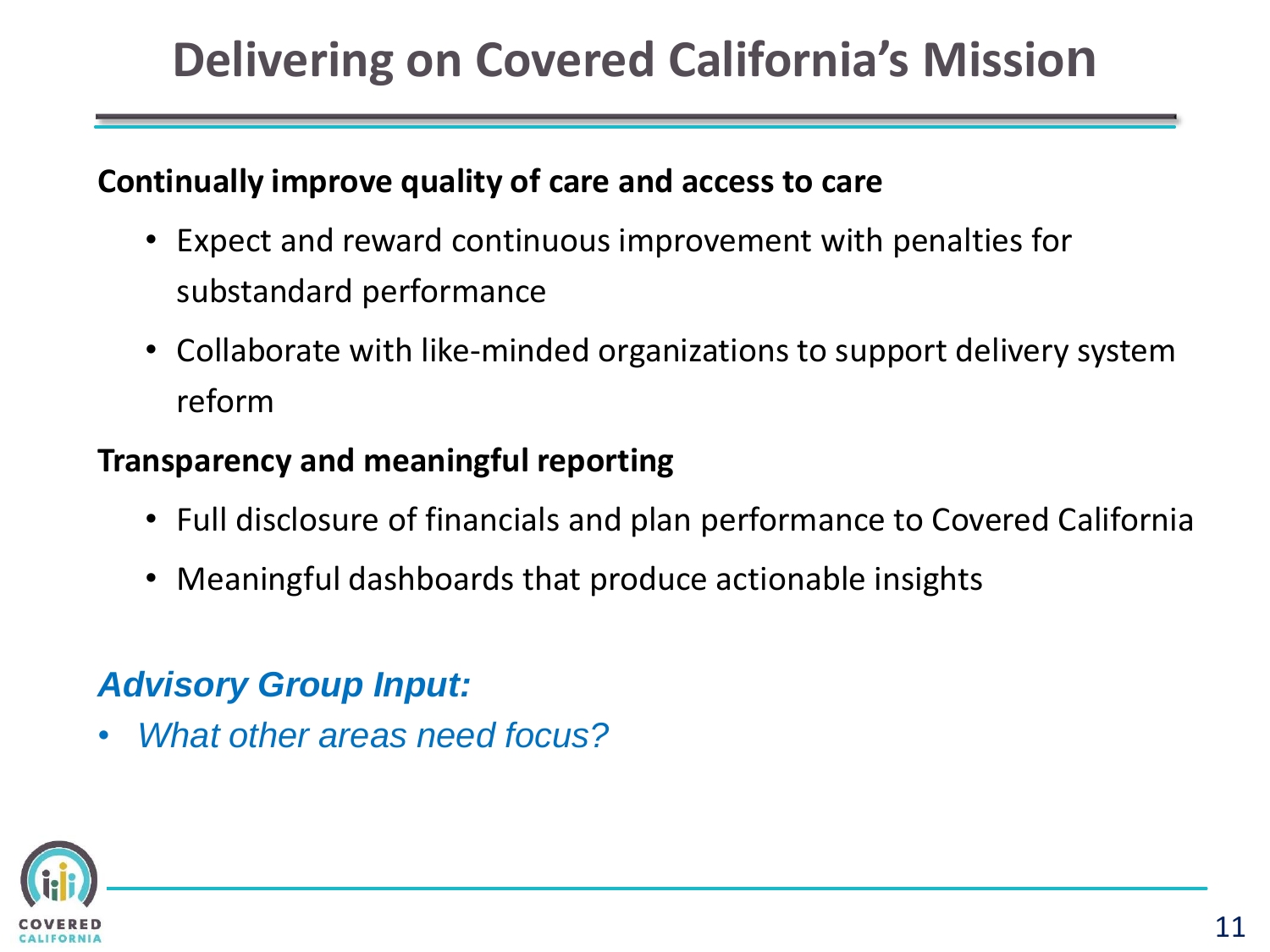## **How will we evaluate and select QHPs?**

- Develop an overall value of bids based on **quality, service** and **price** .
- Offer a healthy **mix of HMO and PPO products in each region** by requiring bidders to use one of the two standardized benefit plan designs and carefully consider alternate non-standard plan designs.
- Encourage issuers to cover as much of the State as possible to **stimulate competition and increase consumer choice**; recognize health care is local.
- Give **preference to bidders who include more Essential Community Providers** in their provider networks to achieve alignment with goal of serving the low-income population.

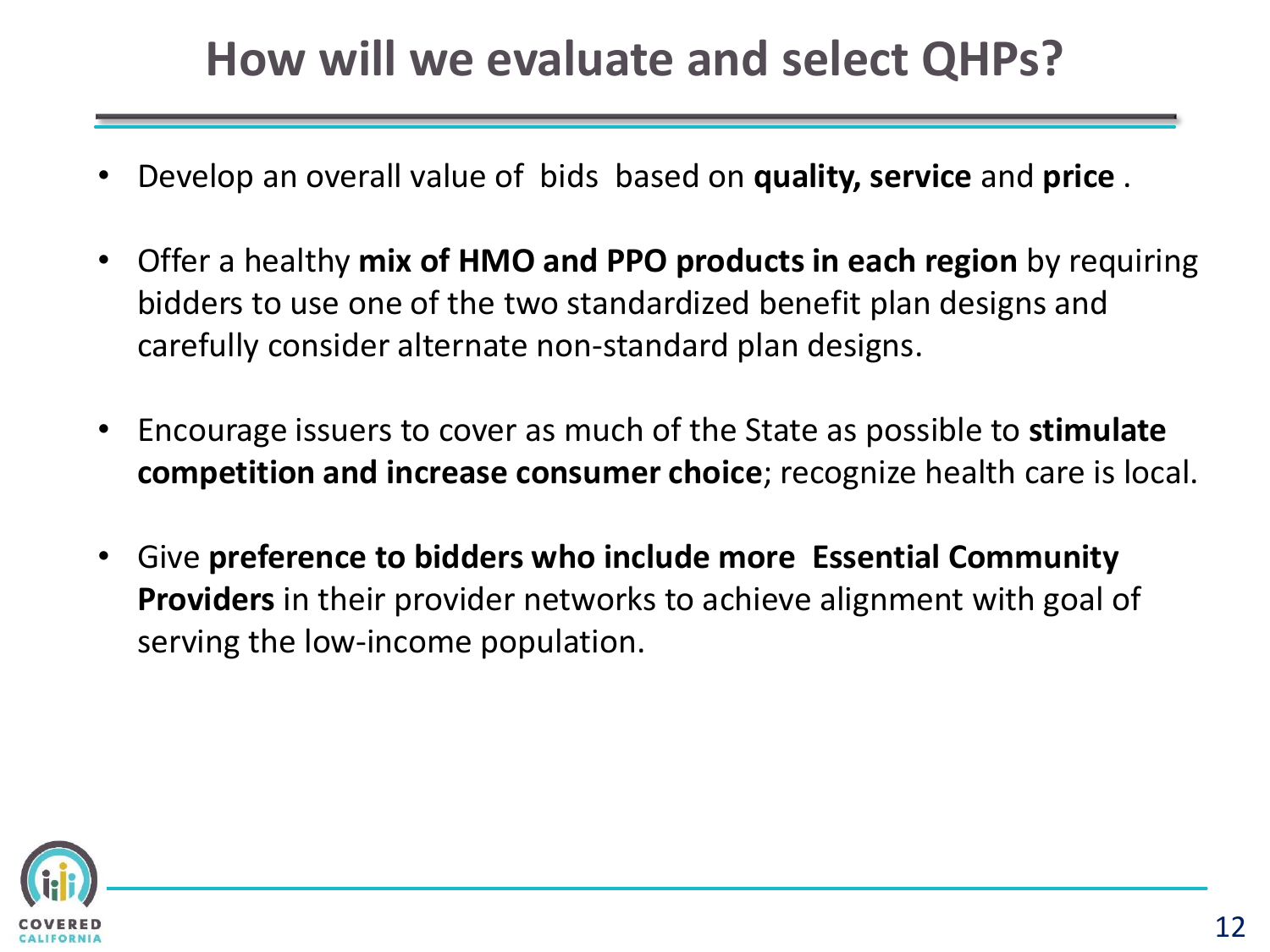## **How will we evaluate and select QHPs?**

- Give greater weight to responders who **demonstrate commitment to serving the cultural, linguistic and health care needs of the low-income uninsured population**, by contracting with Federally Qualified Health Centers as one example.
- Evaluate and prioritize demonstrated **innovations in health care delivery that emphasize quality initiatives, increase patient safety and alter payment approaches**.

### *Advisory Group Input:*

• *Are there other criteria we should consider?* 

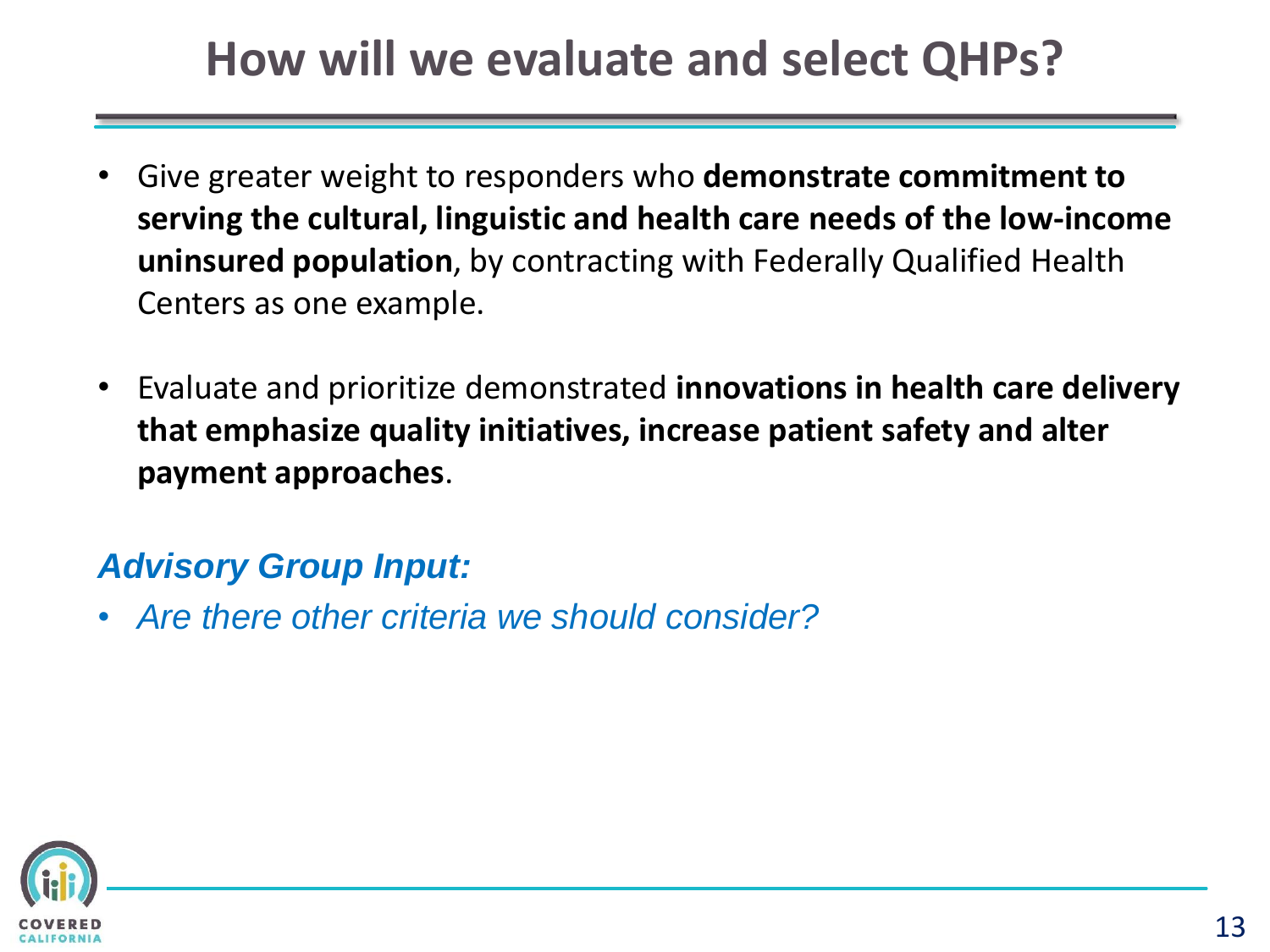# **Model Contract - Key QHP Provisions**

#### **1. Quality Improvement and Delivery System Reforms**

- o Addressing Enrollees with Existing Health Needs
- o Reporting on Quality of Care

### **2. Effective Consumer Communication**

o Ensuring Culturally Competent Care and Linguistically Appropriate Care

#### **3. Fee Structure for Health Plans**

o Planned Enrollment & Operating Budget

### **4. Plan Partnerships and Marketing**

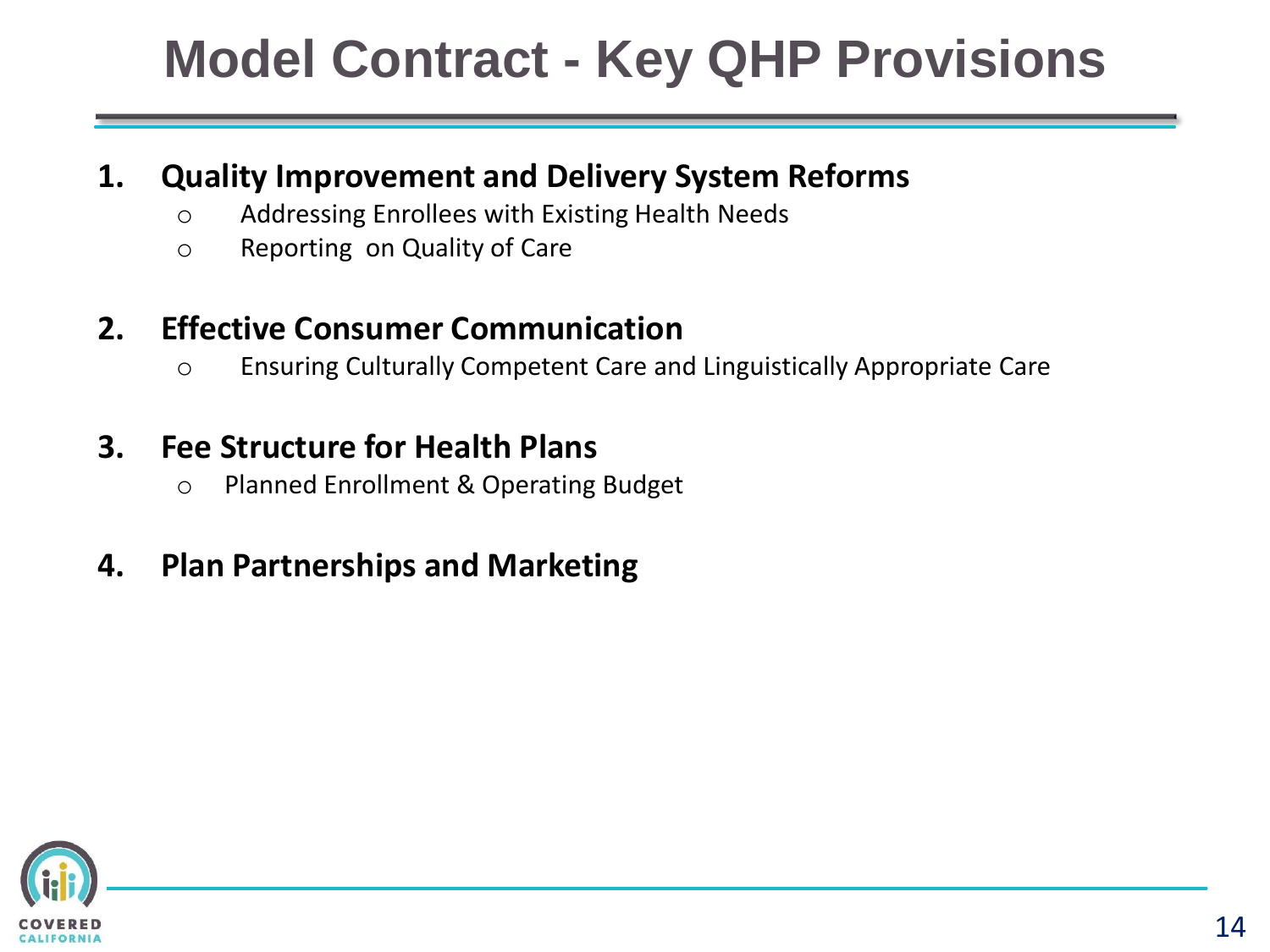#### **1. Quality Improvement and Delivery System Reforms**

#### **Primary Care and Preventive Services**

- Contractor shall demonstrate to the Exchange that all new Enrollees are assigned to Primary Care Providers or a Patient-Centered Medical Home within 45 days of enrollment. Contractor may offer an alternative approach to achieving this goal.
- Contractor shall demonstrate to the Exchange that at least XX% of new Enrollees receive a preventive services visit within 120 days

#### **Motivating and rewarding innovations that work**

• Collecting information on Patient Centered Medical Homes, telemedicine, provider payment approaches which incentivize patient- centered decision making.

#### *Advisory Group Input*

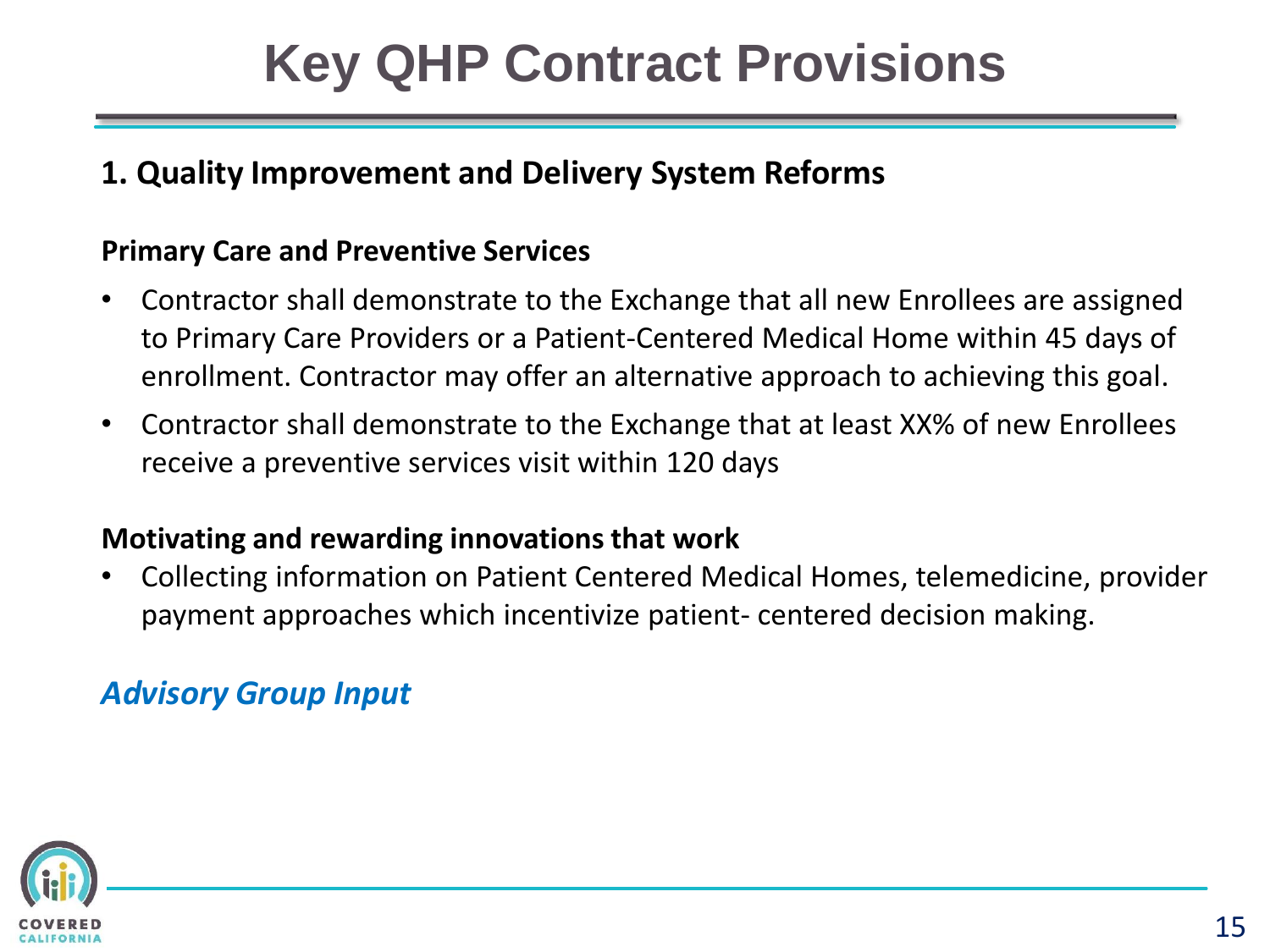#### **1a. Addressing Enrollees with Existing Health Needs**

- Contractor shall identify Enrollees with chronic conditions and/or significant health needs and pro-actively arrange for these Enrollees to get needed care in a timely fashion.
- Contractor shall demonstrate to the Exchange its use of health assessment tools, data analytics and member self-identification to identify Enrollees most in need of timely treatment plans.
- Contractor must demonstrate its ability and mechanisms to pre-identify all Enrollees with existing chronic conditions and significant health needs within 120 days of enrollment.
- Once such Enrollees are identified, Contractor must demonstrate that XX % of identified enrollees with chronic conditions or significant health needs are in a treatment plan within 60 days of identification.

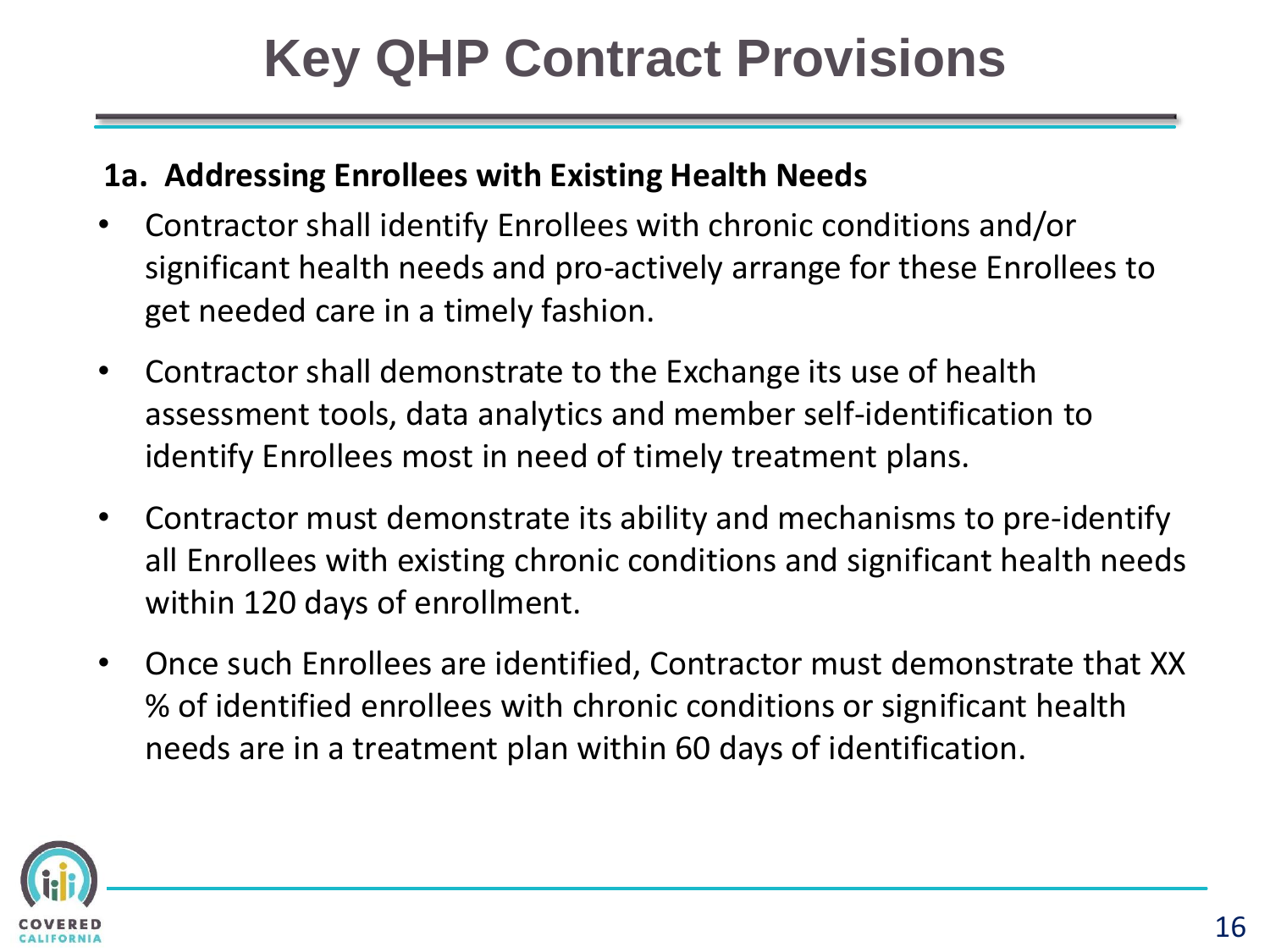### **1b. Reporting on Quality of Care**

Contractor shall provide periodic reports that describe the types of care provided to Enrollees. Report requirements and formats will be outlined in the Administrative Manual.

- Claims and encounter data provided for all-payer or other analytics
- Volume by type of provider
- High-cost Enrollee
- Health Assessment Completion Preventive Services Visits
- Reports on episodes of care eligible for reinsurance reimbursement
- Out of Network Paid Claims

### *Advisory Group Input*

• *Other key data elements we should be gathering?* 

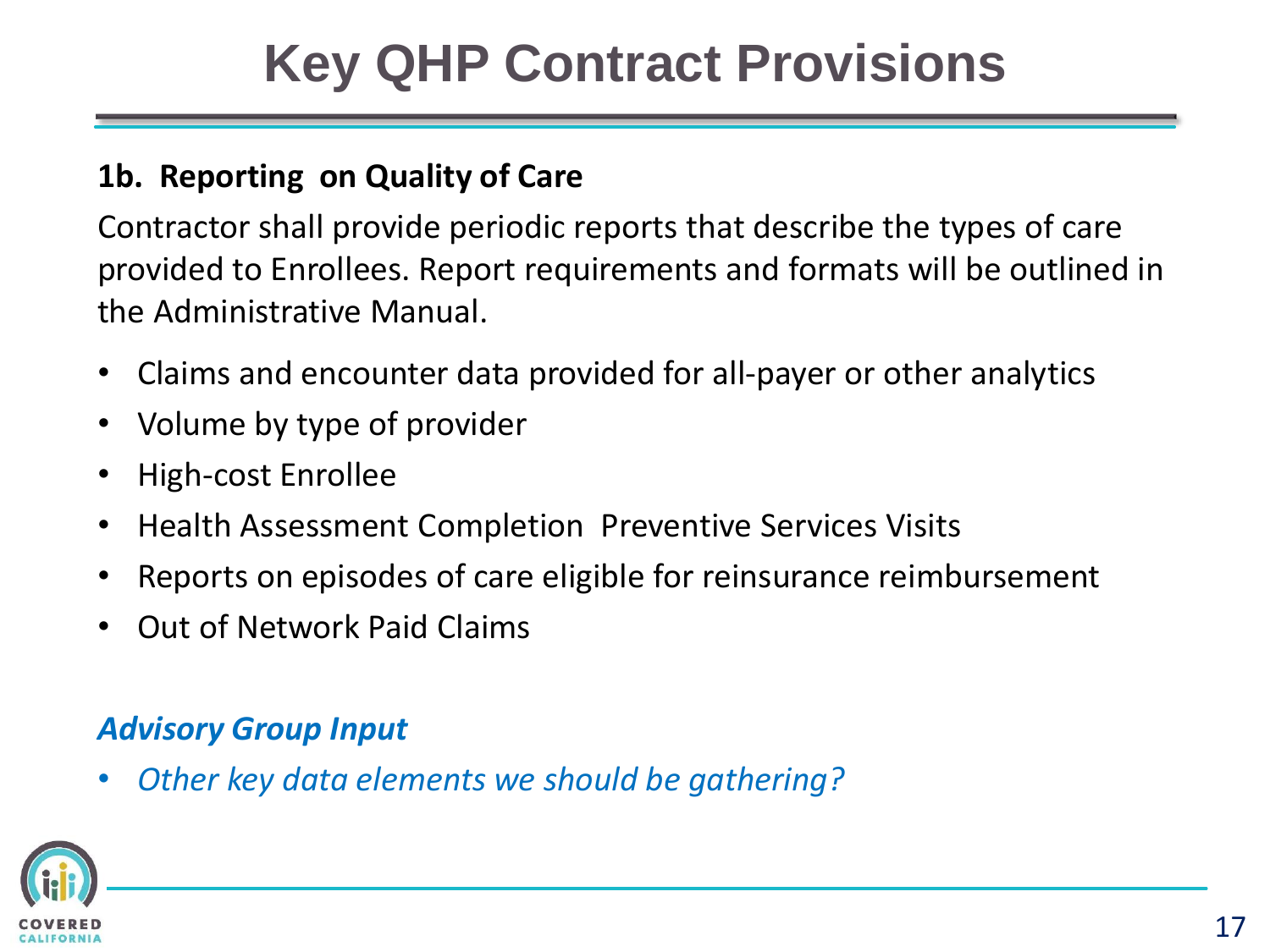### **2. Effective Consumer Communication**

- Contractor must provide Enrollees with current and real-time information on costs and quality of treatment provided (region-specific and providerspecific) including cost sharing incurred and remaining cost sharing.
- Contractor shall regularly communicate specific customized cost information to its enrollees which include out-of-pocket costs incurred or care used to date and progress towards satisfaction of deductible.
- Contractor shall use a clear and consumer-friendly explanation of benefits
- Contactor shall adopt shared-decision-making practices for preferencesensitive conditions, including but not limited to breast cancer, prostate cancer, and knee and hip replacements, that feature patient-decisionmaking aids in addition to physician opinions and present trade-offs regarding quality or length of life.

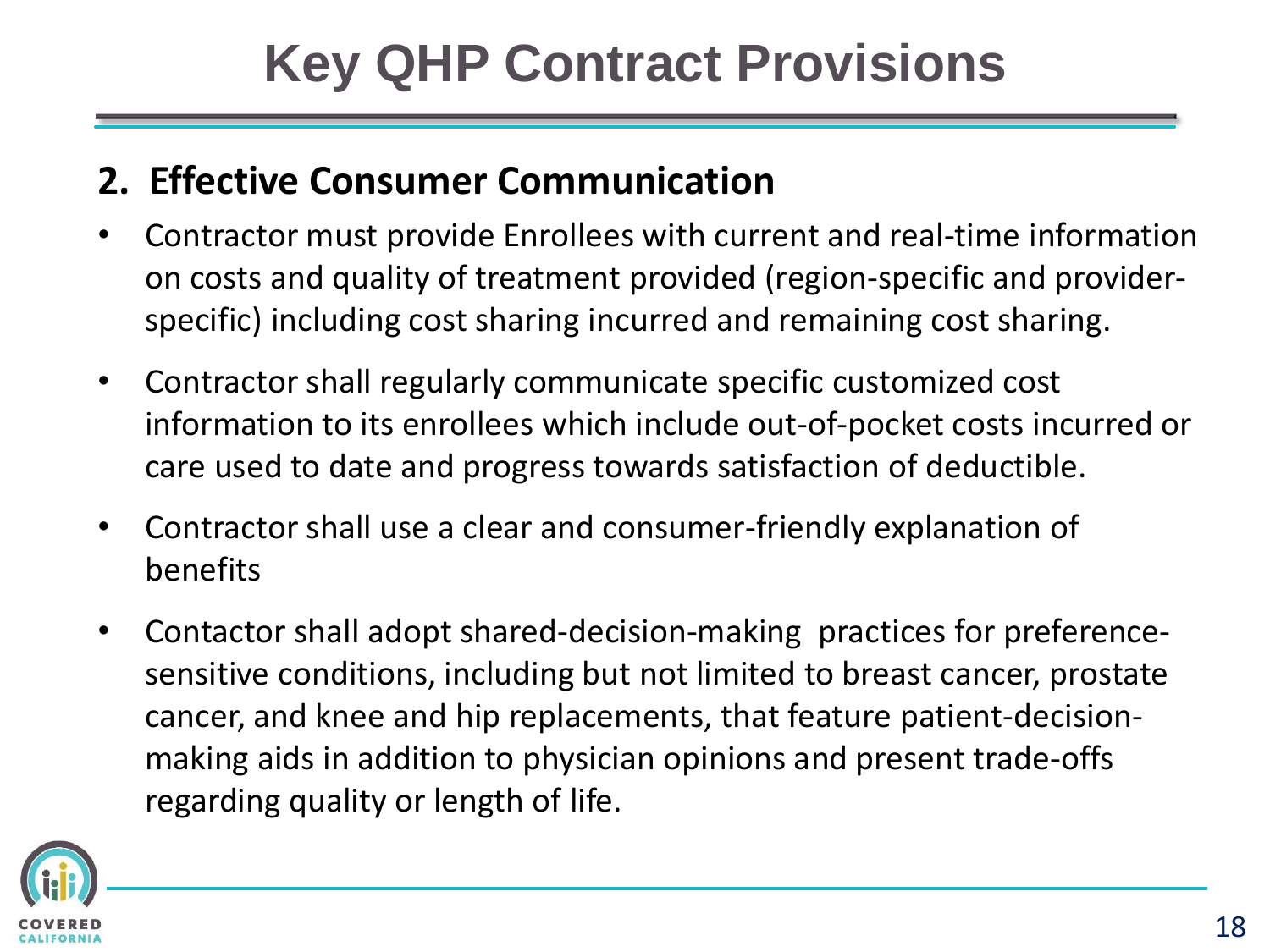## **Demonstrated Cultural and Linguistic Competency**

#### **2b. Ensuring Culturally Competent Care and Linguistically Appropriate Care**

- Contractor provide or make arrangements for language interpretation and translation services for its Enrollees at:
	- 1. Point of care
	- 2. Contacting the QHP
	- 3. Accessing QHP providers.
- Contractor shall develop and deploy internal systems to ensure the availability of appropriate language proficiency at point of care and Enrollee support/services.

#### *Advisory Group Input*

• *Other key data elements we should be gathering?* 

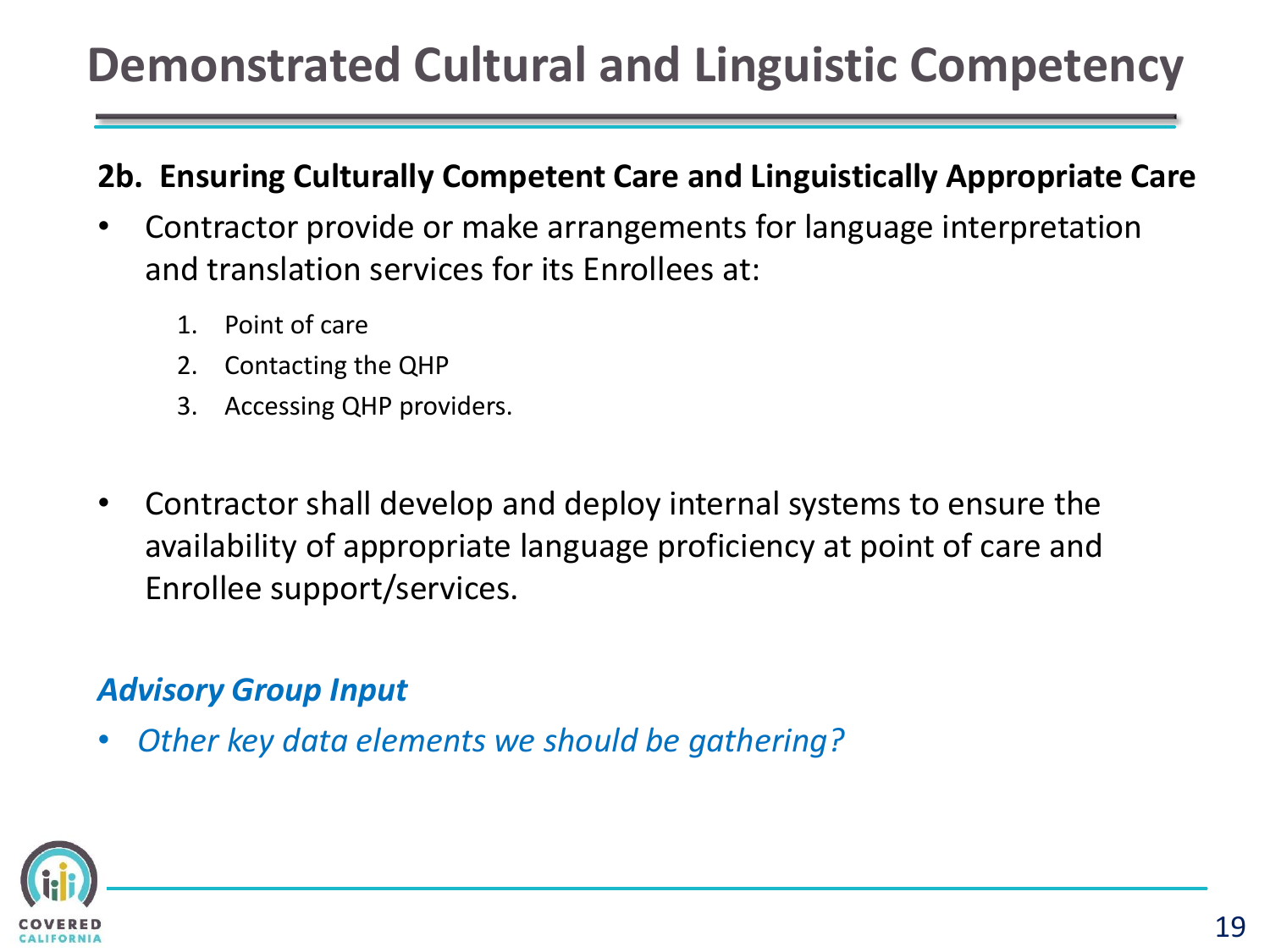## **"Aim High" and Plan for Uncertainty**



Covered California is seeking to enroll as many Californians as possible. Covered California is working to meet and exceed its goals, while at the same time planning for lower enrollment by developing budgets that can be adjusted and constantly adjusting its marketing, outreach and operations as needed based on new information and experience.

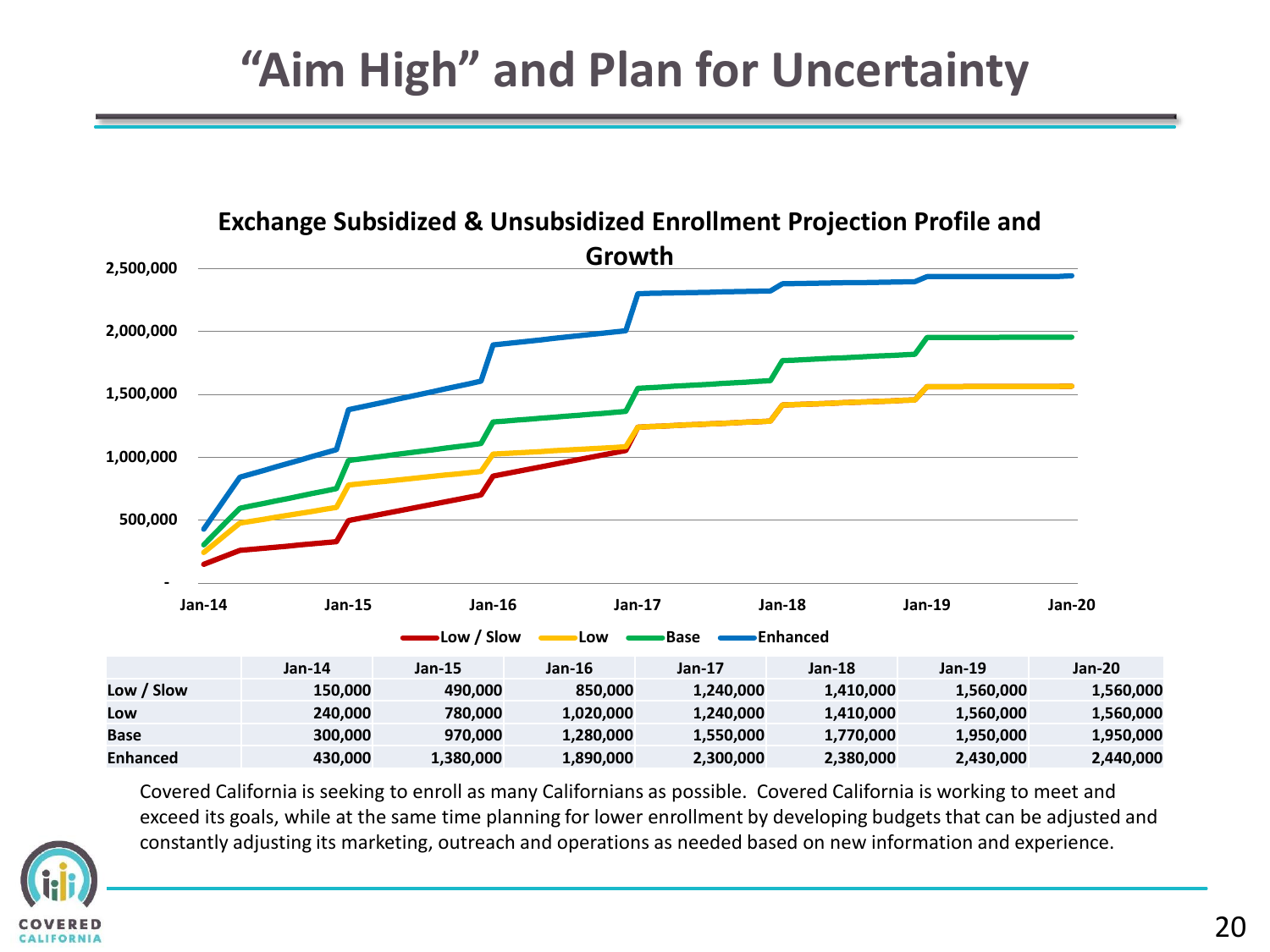# **Major Fee Components**

Base Fee Proposal

- Set initial fee based on 3% of premium, but assess on PM/PM basis
- Assess fee at on non-Covered California QHP enrollment at 50% of QHP
- Charge fee on Supplemental Plans (Dental and Vision) at same rate (3%) and charge on converted PMPM basis
- Fee charged for entire 2014 year; adjusted downward (or upward) as needed for 2015

Comment solicited on variations on Fee:

- Allow for potential for plans to receive a discount off of their Covered California fee for those lives that they convert from existing insurance coverage
	- Discount of up to 10% reduction in the fee (e.g., total fee for those lives could be 2.7%)
	- Must be based on approved conversion plan
	- Discount for either roll-over of existing covered lives (currently insured or about to lose coverage to go on COBRA)
- Provide for Performance Guarantees for meeting service standards
	- Provide payment of up to 10% of fee on top of existing fee base if service standards not met (e.g., total fee could be 3.3%)
	- Allow very good performance to offset poor performance
	- Provide for three-month baseline determination
	- Consider new elements and changed standards for 2015

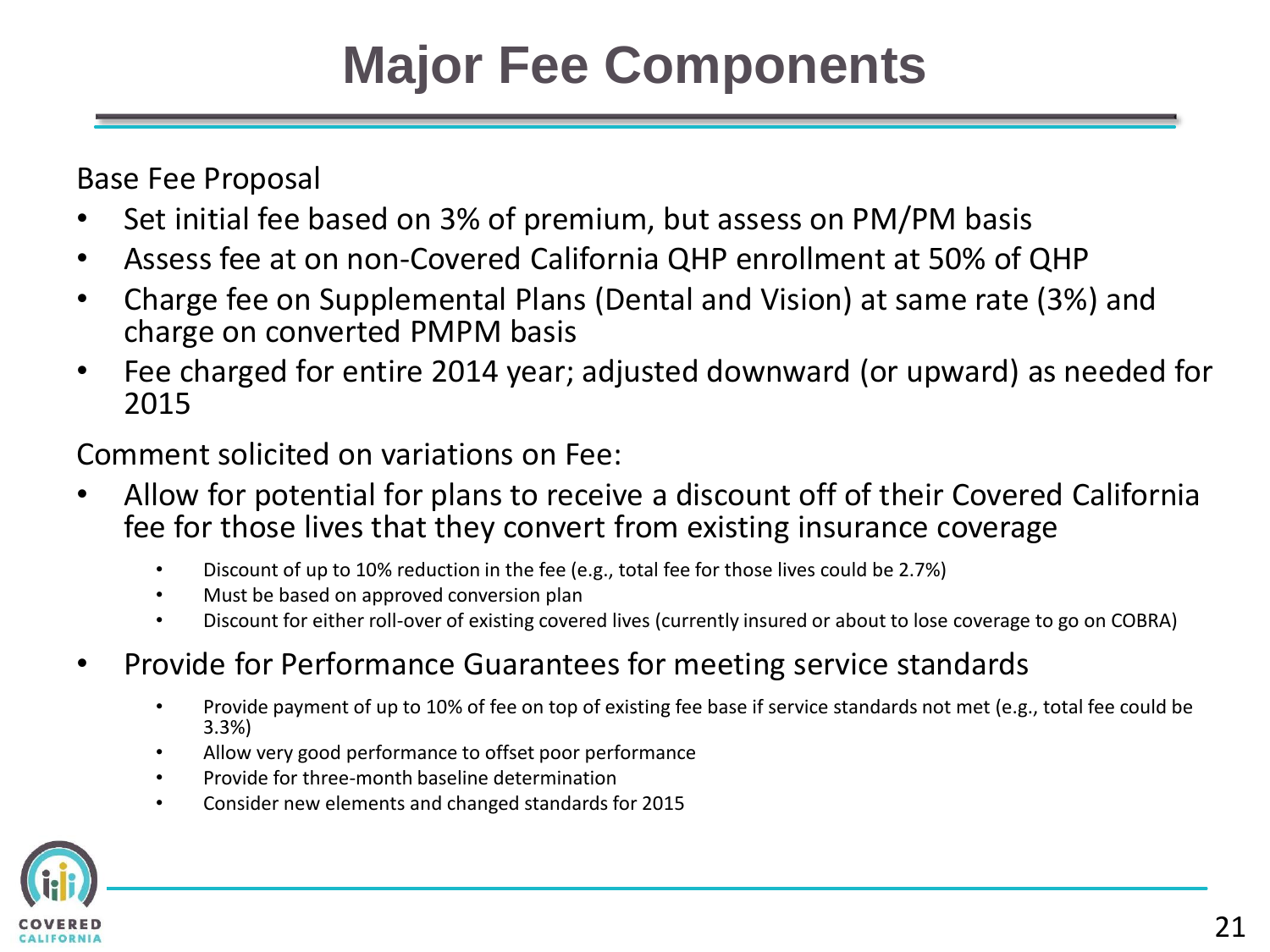## **Planned Enrollment & Operating Budget**

|                                                 | 2013         |                | 2014 | 2015           |          |                     | 2016 | 2017             |     |                |
|-------------------------------------------------|--------------|----------------|------|----------------|----------|---------------------|------|------------------|-----|----------------|
| <b>Key Variables</b>                            |              |                |      |                |          |                     |      |                  |     |                |
| Premium Collected                               | Ś.           | ۰              | Ŝ    | 4,593,636,060  | s        | 8,606,230,770       | Ŝ.   | 12,078,402,954   | Ŝ.  | 15,369,903,069 |
| Members                                         |              | $\mathbf{O}$   |      | 1,058,791      |          | 1,602,078           |      | 2,002,972        |     | 2,319,902      |
| FTEs - Program Operations (Ex. Service Center)  |              | 272            |      | 293            |          | 293                 |      | 293              |     | 293            |
| <b>FTEs - Service Center</b>                    |              | 530            |      | 860            |          | 761                 |      | 761              |     | 761            |
| Revenue                                         |              |                |      |                |          |                     |      |                  |     |                |
| HHS Establishment Grant 1.1-1.2 Funds           | Ś.           | 79,850,010 \$  |      | ۰              | -\$      | - S                 |      | ٠                | -S  |                |
| HHS Establishment Grant 2.0 Funds               |              | 285,121,369    |      | 384.585.858    |          |                     |      |                  |     |                |
| Plan Assessment Revenue                         |              |                |      | 137,809,082    |          | 258,186,923         |      | 301.960.074      |     | 307,398,061    |
| <b>Total Revenue</b>                            |              | 364,971,379    | Ŝ    | 522,394,940    | - 5      | 258,186,923         | s    | 301,960,074      | -Ś. | 307,398,061    |
| Plan Assessment %                               |              |                |      | 3.00%          |          | 3.00%               |      | 2.50%            |     | 2.00%          |
| <b>Total Expenses</b>                           |              |                |      |                |          |                     |      |                  |     |                |
| <b>Program Operations</b>                       |              | 54,146,282     |      | 57,032,843     |          | 47,675,385          |      | 49,585,457       |     | 50,728,010     |
| Outreach, Education, & Grants                   |              | 88,715,463     |      | 129,884,207    |          | 100,217,447         |      | 98,695,760       |     | 98,695,760     |
| In-Person Assistance                            |              | 17,522,532     |      | 36.738.170     |          | 24,700,929          |      | 25,346,554       |     | 25,346,554     |
| <b>Customer Service Center</b>                  |              | 87,812,637     |      | 102,100,905    |          | 91,890,815          |      | 91,890,815       |     | 91,890,815     |
| CalHEERs System Development & Support           |              | 142,620,714    |      | 77,924,552     |          | 71,596,676          |      | 56,864,035       |     | 47,036,340     |
| <b>Subtotal Expenses</b>                        |              | 390,817,627    |      | 403,680,677    |          | 336,081,251         |      | 322,382,621      |     | 313,697,479    |
| <b>Allocated Cost Offsets</b>                   |              | (25, 846, 247) |      | (14,094,819)   |          | (20, 739, 715)      |      | (17, 121, 581)   |     | (14, 735, 341) |
| <b>Total Operating Cost</b>                     |              | 364,971,379    | Š.   | 389,585,858    | s        | 315,341,536         | Ŝ.   | 305,261,039 \$   |     | 298,962,137    |
| <b>Expense PMPM</b>                             |              |                |      |                |          | 17.65               |      | 13.07            |     | 10.79          |
| Net Income                                      | $\mathbf{s}$ | ۰              | Ś    | 132,809,082    | Š.       | $(57, 154, 613)$ \$ |      | $(3,300,965)$ \$ |     | 8,435,924      |
| Year-end Reserve Balance                        | \$           | ٠              | Ś    | 132,809,082 \$ |          | 75,654,469          | -S   | 72,353,504 \$    |     | 80,789,428     |
| Minimum Target Year-End Balance (3 months)      | \$           |                | s    | 77,000,000 \$  |          | 77,000,000          | -S   | 77,000,000 \$    |     | 77,000,000     |
| Difference - Surplus (Gap from 3 month minimum) | \$           | ÷              | \$   | 55,809,082     | <b>S</b> | $(1,345,531)$ \$    |      | $(4,646,496)$ \$ |     | 3,789,428      |

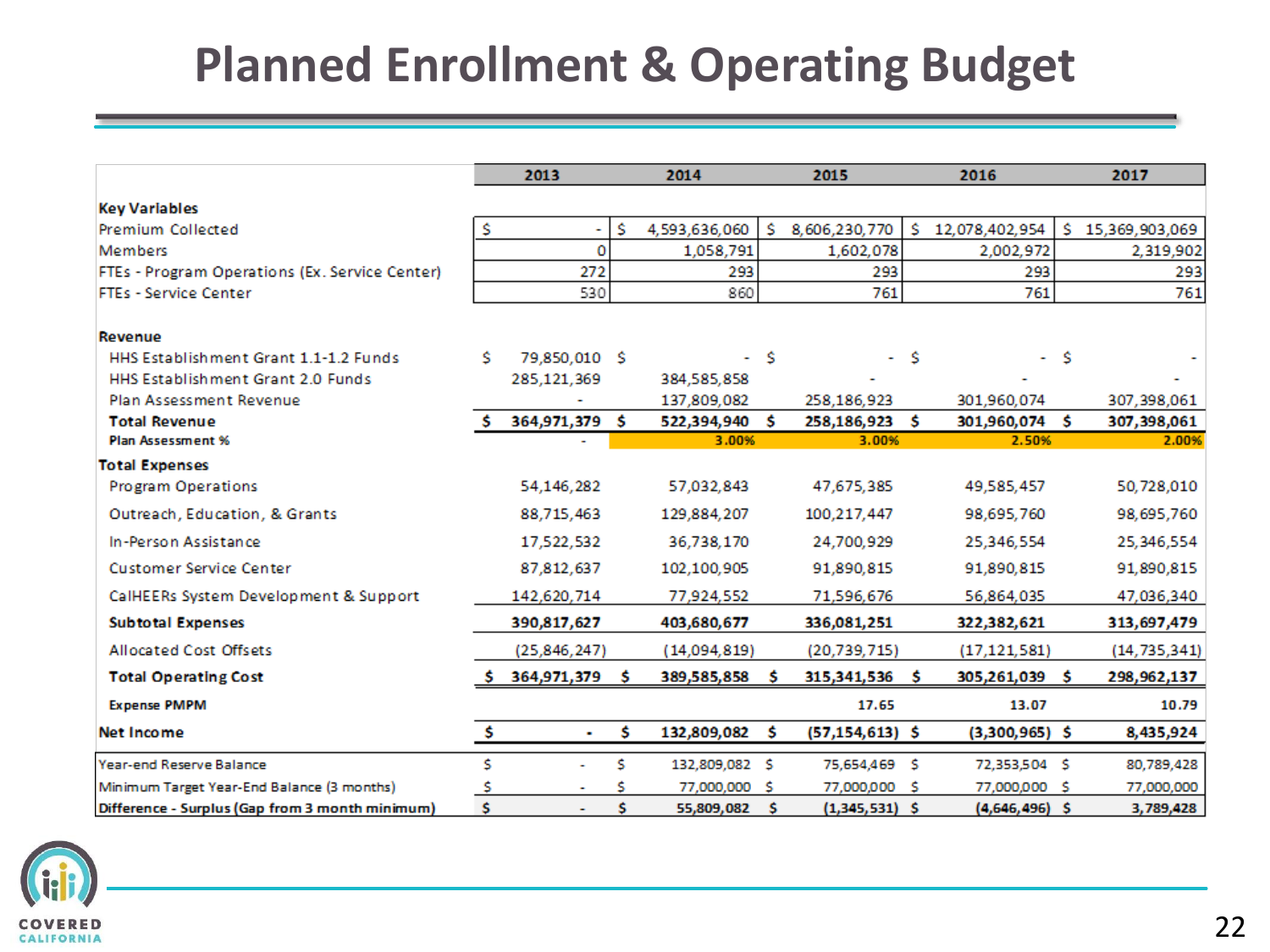# **QHP Partnership and Marketing Elements**

To support the collaborative marketing and enrollment effort, plans must agree to:

- Agree to prominently display the Subsidy Calculator on its website and on all appropriate pages related to individual health insurance coverage;
- Agree to have its inside sales staff certified as Exchange agents and have those agents use the Exchange's quoting and enrollment system for those individuals who are eligible for subsidized coverage. In offering Exchange-based coverage, those agents shall disclose that Issuers other than Contractor also offer Qualified Health Plans through the Exchange;
- Agree to educate its agents that part of being an Exchange agent is to strive for annual recertification and that a prospective Enrollee's health status is irrelevant to advice provided with respect to health plan selection other than as it informs out-of-pocket calculation estimates;

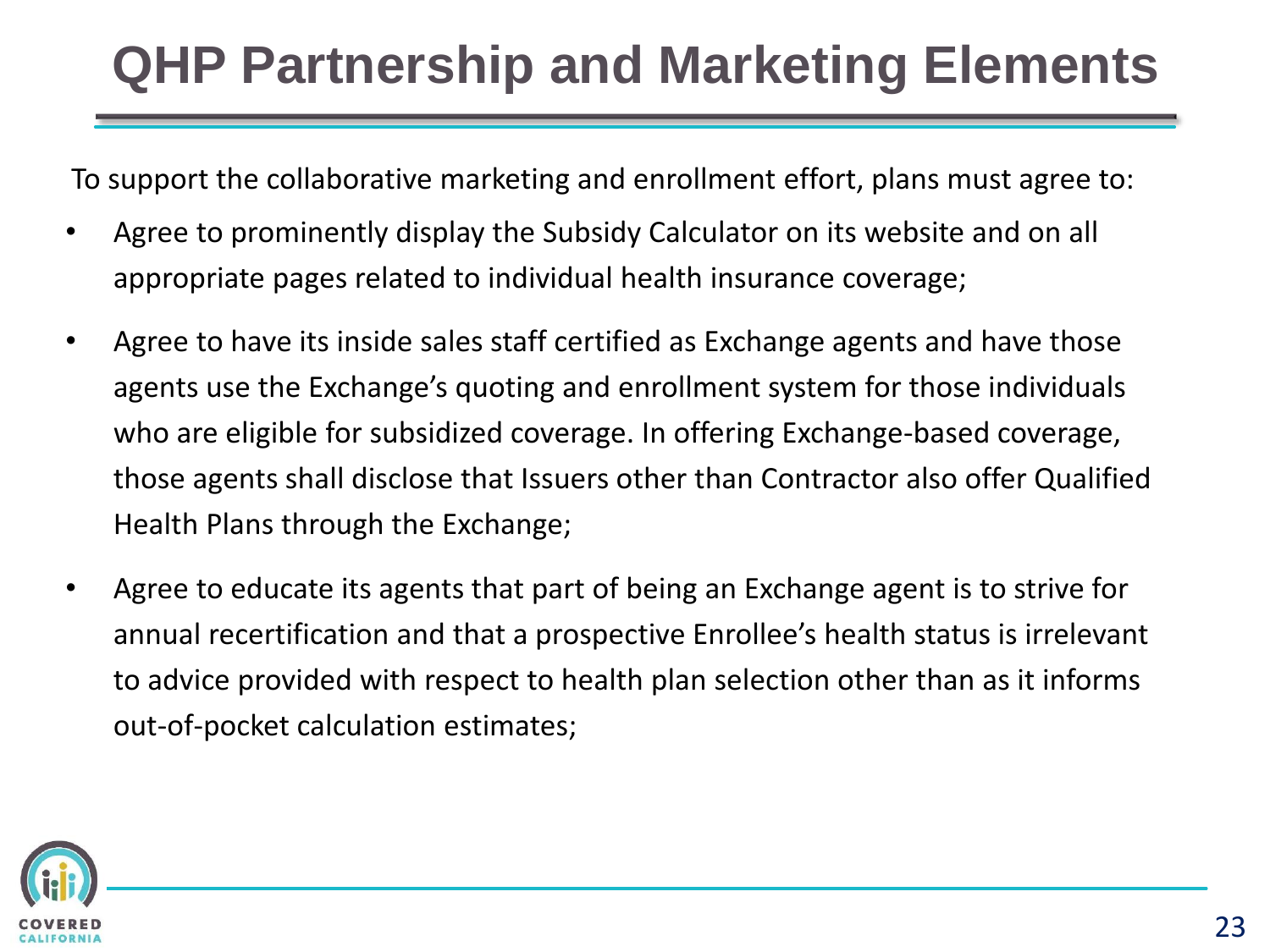# **QHP Partnership and Marketing Elements**

To support the collaborative marketing and enrollment effort, plans must agree to:

- Agree to work with the Exchange to efficiently educate its agents and brokers about the Exchange's individual and small group marketplaces; and
- Agree to provide a financial interface at its own cost that allows an Exchange-certified agent to transfer binding premiums directly into Contractor's account.
- Cooperate with the Exchange to develop and implement an Enrollee retention plan. Contractor shall submit an Enrollee retention plan to the Exchange no later than March 1, 2014. Contractor shall coordinate its communications with respect to its obligations related to premium tax credits and related issues .